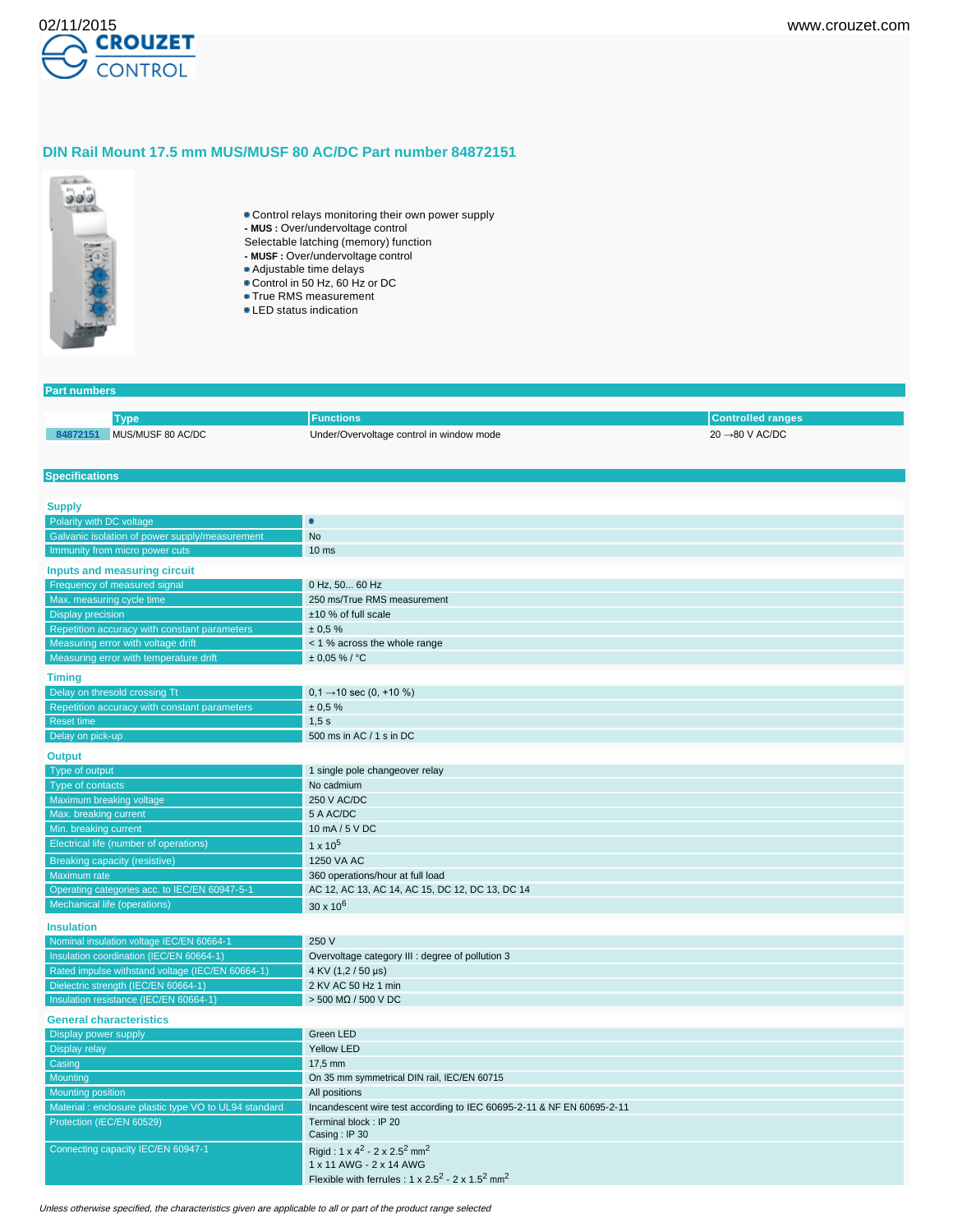| 02/11/2015 | www.crouzet.com |
|------------|-----------------|
|            |                 |

|                                                          | 1 x 14 AWG - 2 x 16 AWG                                                |
|----------------------------------------------------------|------------------------------------------------------------------------|
| Max. tightening torques IEC/EN 60947-1                   | $0.6 \rightarrow 1$ Nm / 5.3 $\rightarrow$ 8.8 Lbf.ln                  |
| Operating temperature IEC/EN 60068-2                     | $-20 \rightarrow +50$ °C                                               |
| Storage temperature IEC/EN 60068-2                       | -40 $\rightarrow$ 70 °C                                                |
| Humidity IEC/EN 60068-2-30                               | 2 x 24 hr cycle 95 % RH max. without condensation 55 °C                |
| Vibrations according to IEC/EN60068-2-6                  | $10 \rightarrow 150$ Hz, A = 0.035 mm                                  |
| Shocks IEC/EN 60068-2-6                                  | 5 <sub>g</sub>                                                         |
| <b>Standards</b>                                         |                                                                        |
| <b>Product standard</b>                                  | IEC/EN 6025561                                                         |
| Electromagnetic compatibility (EMC)                      | IEC/EN 61000-6-1, IEC/EN 61000-6-2, IEC/EN 61000-6-3, IEC/EN 61000-6-4 |
| <b>Certifications</b>                                    | UL, CSA, GL                                                            |
| Marking                                                  | CE (LVD) 73/23/EEC - EMC 89/336/EEC                                    |
| Conformity with environmental directives                 | RoHS, WEEE                                                             |
|                                                          |                                                                        |
|                                                          |                                                                        |
| <b>Supply</b>                                            |                                                                        |
| <b>Contract in the first start of the Contract State</b> | 24.4011ACDO                                                            |

| Supply voltage Un              | 24 $\rightarrow$ 48 V AC/DC                                                |  |
|--------------------------------|----------------------------------------------------------------------------|--|
| <b>Operating range</b>         | 15 $\rightarrow$ 100 V AC/DC                                               |  |
| AC supply voltage frequency    | $50/60$ Hz $\pm$ 10 %                                                      |  |
| Power consumption at Un        | 3.9 VA in AC/1.6 W in DC                                                   |  |
| Inputs and measuring circuit   |                                                                            |  |
| Threshold adjustment           | $20 \rightarrow 80$ V AC/DC                                                |  |
| <b>Hysteresis</b>              | $5 \rightarrow 20$ % of threshold (MUS)<br>3 % (fixed) of threshold (MUSF) |  |
| <b>General characteristics</b> |                                                                            |  |
| Weight                         | 80 <sub>g</sub>                                                            |  |
|                                |                                                                            |  |

# **Accessories**

| <b>Description</b>                          | Code     |
|---------------------------------------------|----------|
| Removable sealable cover for 17.5 mm casing | 84800000 |



The under or overvoltage threshold value is set by a graduated potentiometer by reading the Un scale to be monitored directly.

The hysteresis is set by a graduated potentiometer from 5 to 20 % of the preset threshold. The hysteresis value cannot be higher than the extremes of the measurement range.

In overvoltage mode, if the controlled voltage exceeds the preset threshold for longer than the time set on the front face (0.1 to 10 s), the output relay opens and LED R is extinguished. During the time delay, this LED flashes.

Once the voltage falls below the threshold value minus the hysteresis, the relay closes instantaneously.

In undervoltage mode, if the controlled voltage falls below the preset threshold for longer than the time set on the front face (0.1 to 10 s), the output relay opens and LED R is extinguished. During the time delay, this LED flashes.

Once the voltage rises above the threshold value plus the hysteresis, the relay closes instantaneously.

| N° | Legend                     |
|----|----------------------------|
|    | Threshold                  |
|    | Hysteresis                 |
|    | Overvoltage function relay |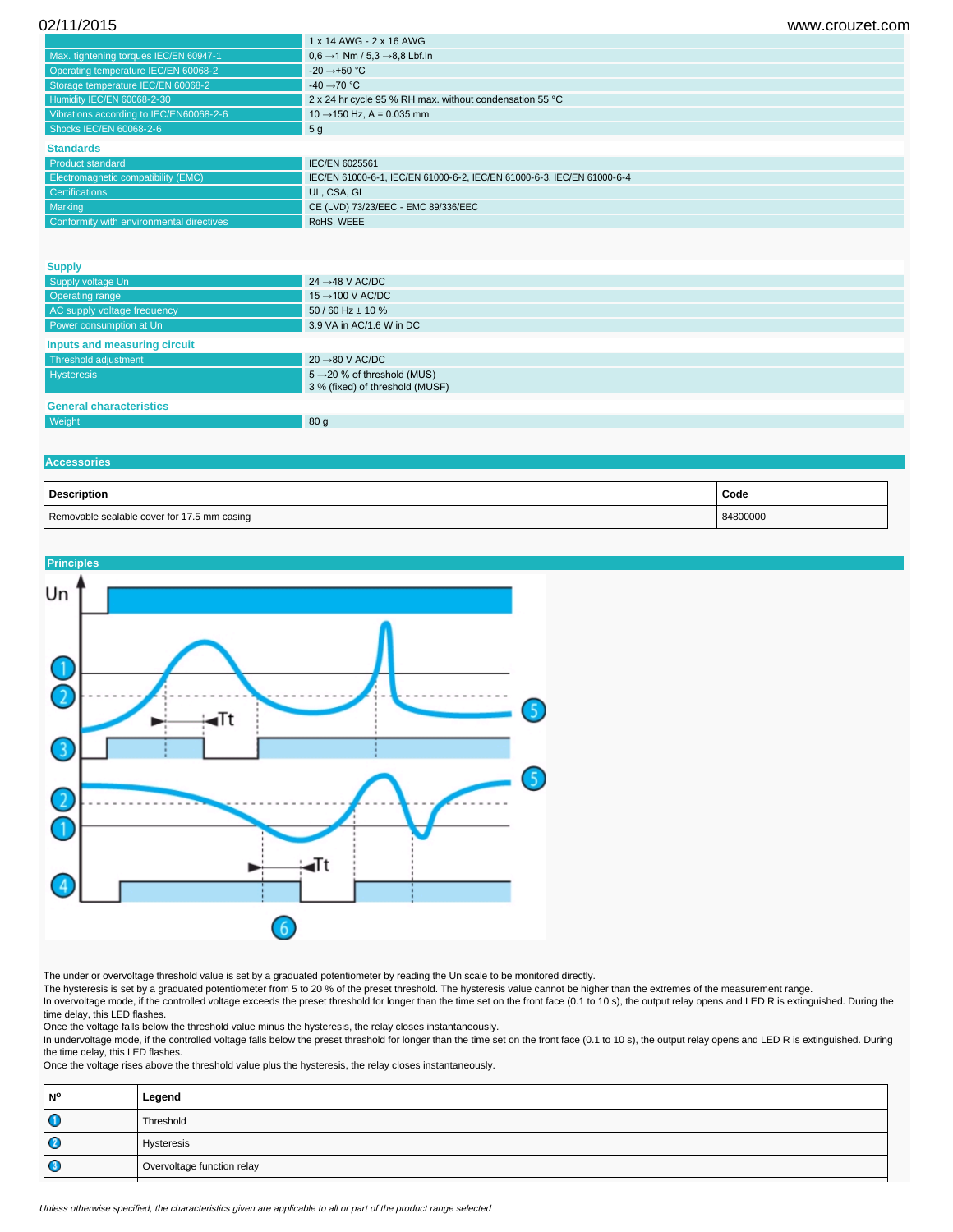| 02/11/2015  | www.crouzet.com                       |  |
|-------------|---------------------------------------|--|
| $\mathbf G$ | Undervoltage underload function relay |  |
|             | Controlled signal                     |  |
|             | Delay on threshold crossing (Tt)      |  |



If "with memory" mode has been selected, the relay opens and stays in this position when threshold crossing is detected. The power supply must be disconnected to reset the product.

| <b>No</b> | Legend                           |  |
|-----------|----------------------------------|--|
| $\bullet$ | Threshold                        |  |
| O         | Hysteresis                       |  |
| $\bullet$ | Overvoltage function relay       |  |
| $\bullet$ | Undervoltage function relay      |  |
| $\bullet$ | Controlled signal                |  |
|           | Delay on threshold crossing (Tt) |  |



MUSF relays operate in window mode : they check that the controlled voltage stays between a minimum and maximum threshold.

The under and overvoltage threshold values are set by two graduated potentiometers by reading the Un scale to be monitored directly.

The hysteresis is fixed, value : 3 % of the preset thresholds. If the controlled voltage exceeds the preset upper threshold, or falls below the preset lower threshold for longer than the time set on the front face (0.1 to 10 s), the output relay opens and LED R is extinguished. During the time delay, this LED flashes.

Once the voltage returns to below the upper threshold value minus the hysteresis, or above the lower threshold value plus the hysteresis, the relay closes instantaneously. When the unit is powered up with a measured fault, the relay stays open.

| <b>NIO</b> | eaena |
|------------|-------|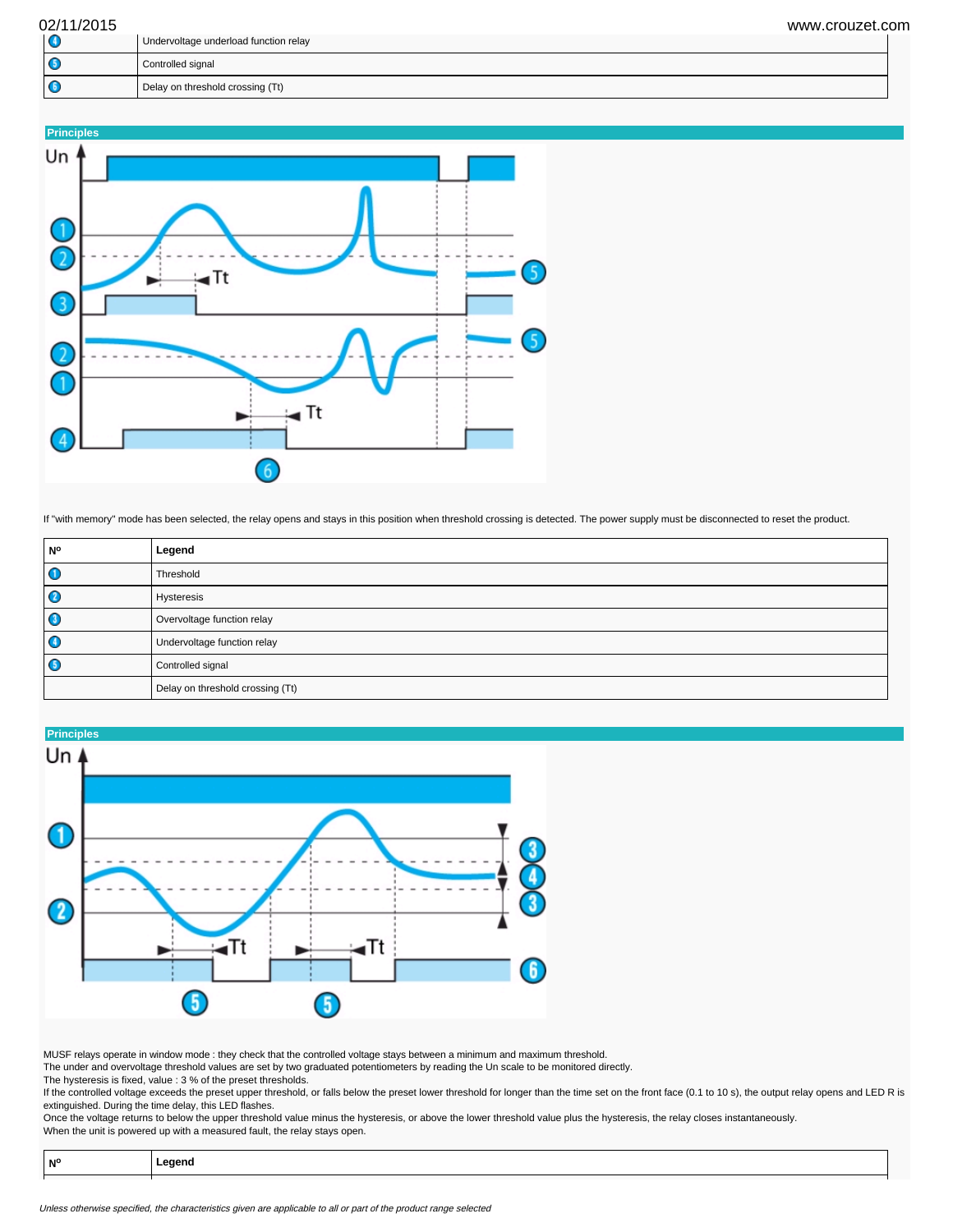| 02/11/2015 | www.crouzet.com                  |  |
|------------|----------------------------------|--|
| 10         | High threshold                   |  |
| O          | Low threshold                    |  |
| O          | Hysteresis                       |  |
| O          | Controlled signal                |  |
| G          | Delay on threshold crossing (Tt) |  |
| G          | Relay                            |  |

 $\frac{8}{2}$ 

# **Dimensions (mm)**







| N°        | Legend                        |
|-----------|-------------------------------|
| $\bullet$ | 1 A fast-blow fuse or cut-out |

**Connections CA 84872141**  $\overline{\phantom{1}}$  CA 84872141